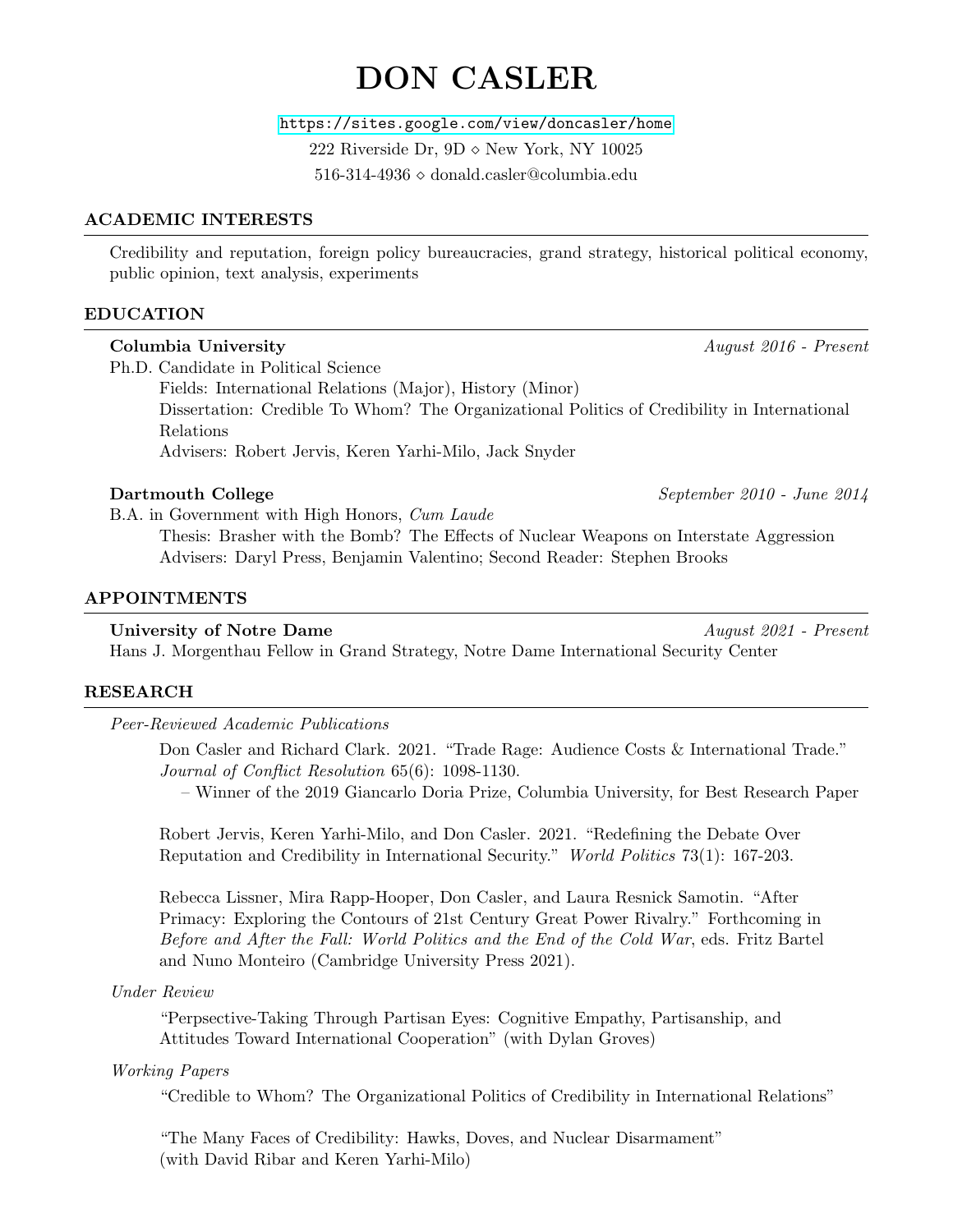"'The Interests of India Demand Protection': Democratization and Trade Policy Under Empire" (with Nikhar Gaikwad)

"Trading with the Enemy? How Economic Diplomacy Affects Exports" (with Matthew Connelly and Raymond Hicks)

#### Works-in-Progress

"Who Pays For Retrenchment? Patrons, Partners, and the Costs of Pulling Back" (with Abby Fanlo)

#### Policy Reports

"Improving Intelligence Support to the Future Warfighter: Acquisition for the Contested Environment," RAND Corporation (with 7 coauthors)

#### Commentary

Don Casler, David Ribar, and Keren Yarhi-Milo. ["Elite-Public Gaps and Deadlock on the](https://www.duckofminerva.com/2021/07/elite-public-gaps-and-deadlock-on-the-iran-deal.html) Iran Deal." Duck of Minerva. July 6, 2021.

Don Casler and Richard Clark. ["Biden will inherit Trump's trade war with China.](https://www.washingtonpost.com/politics/2020/12/07/biden-will-inherit-trumps-trade-war-with-china-what-do-americans-really-think-about-tariffs/) What do Americans really think about tariffs?" Washington Post. December 7, 2020.

#### CONFERENCES & PRESENTATIONS

# External

| 2021     | International Political Economy Society Annual Meeting (scheduled)                   |
|----------|--------------------------------------------------------------------------------------|
| 2021     | Inter-University Seminar on Armed Forces and Society Biennial Conference (scheduled) |
| 2019-21  | International Studies Association (ISA) Annual Meeting                               |
| 2017-21  | American Political Science Association (APSA) Annual Meeting                         |
| 2021     | Mershon Center New Wave Realism Conference, Ohio State University                    |
| 2021     | Midwest Political Science Association (MPSA) Annual Meeting                          |
| 2019     | International Political Economy Society Annual Meeting                               |
| 2019     | Cato Institute Junior Scholars Symposium, Washington DC                              |
| 2019     | Historical Political Economy Working Group, New York, NY                             |
| Internal |                                                                                      |
| 2020     | Columbia University International Politics Seminar                                   |

- 2019 Guest Lecture, China's Foreign Relations, Columbia University
- 2019 Columbia University International Political Economy Working Group
- 2018 Columbia University Security Studies Working Group

# GRANTS, AWARDS & FELLOWSHIPS

# External

|          | 2020-21 Charles Koch Foundation Dissertation Development Grant (\$10,000)      |
|----------|--------------------------------------------------------------------------------|
| 2020     | Smith Richardson Foundation World Politics and Statecraft Fellowship (\$7,500) |
| Internal |                                                                                |

|  |  |  |  | 2021-22 Teaching Scholar, Columbia Graduate School of Arts & Sciences |
|--|--|--|--|-----------------------------------------------------------------------|
|--|--|--|--|-----------------------------------------------------------------------|

- 2020-21 Lead Teaching Fellow, Columbia University Center for Teaching and Learning
- 2019 Dissertation Development Grant, Columbia University Department of Political Science (\$2,500)
- 2019 Seed Grants, Columbia University Experimental Laboratory for Social Sciences (\$2,000)
- 2016 Provost's Diversity Fellowship, Columbia University
- 2016 Dean's Fellow, Columbia University